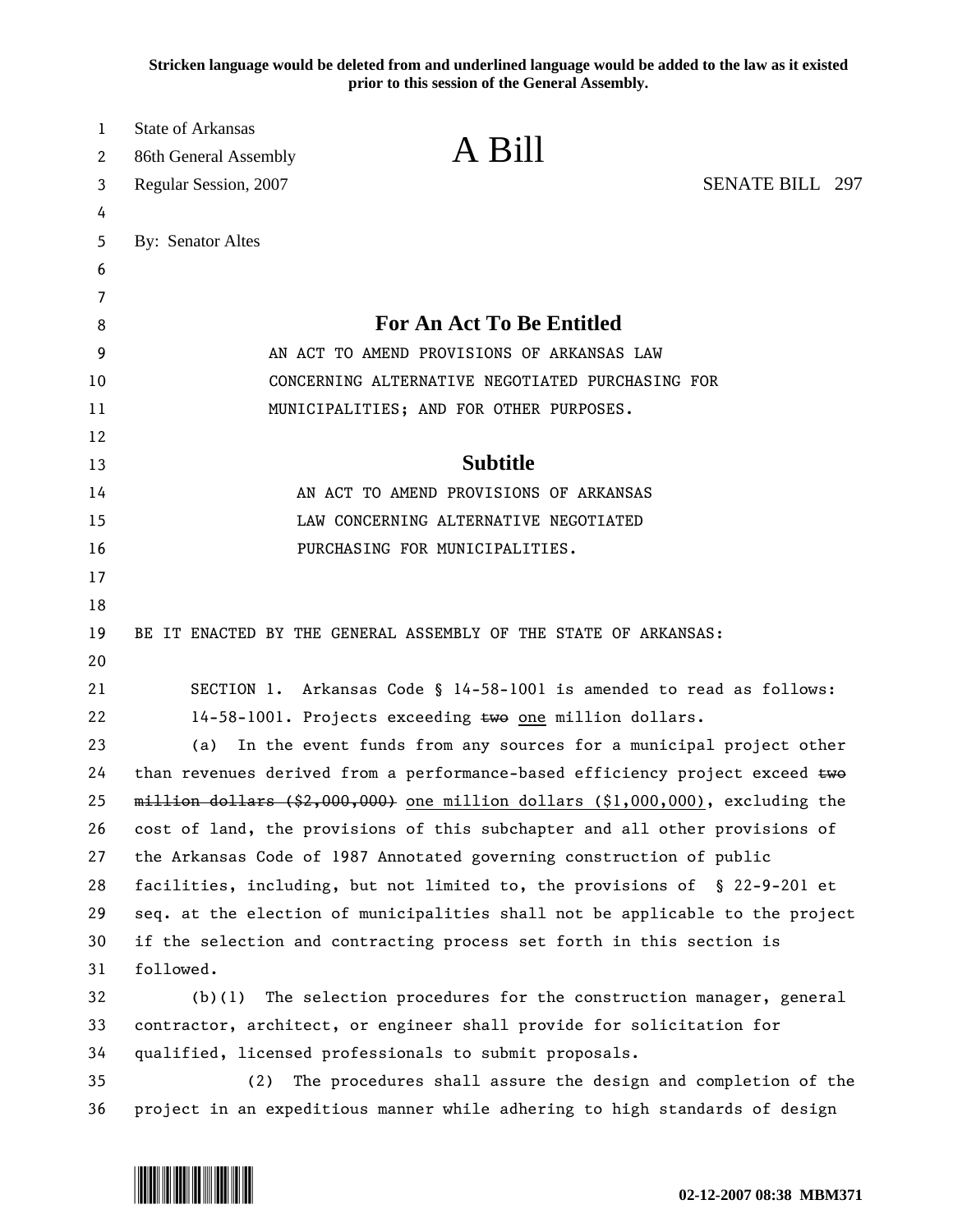1 and construction quality. 2 (3) A municipality shall: 3 (A) Publish notice of its intention to receive written 4 proposals three (3) consecutive days in a newspaper of local distribution; 5 (B) Allow a minimum of ten (10) working days from the 6 first date of publication for the professionals to send letters or resumes in 7 response to the newspaper advertisement; and 8 (C) Provide additional means of notification, if any, as 9 the municipality shall determine is appropriate. 10 (c)(1)(A) A preselection committee which shall be composed of at least 11 three (3) members from the municipality shall review the proposals. 12 (B) The preselection committee shall select a maximum of 13 five (5) applicants and schedule interviews. 14 (C) The municipality shall notify the finalists of their 15 status. 16 (2)(A) The final selection committee shall be composed of the 17 members on the preselection committee. 18 (B) The final interviews shall be held at the times and 19 dates designated by the final selection committee. 20 (C) In selecting a general contractor, construction 21 manager, architect, or engineer, the municipality shall consider established 22 criteria, which shall include, but not be limited to, the following: 23 (i) The experience of the professional or 24 professionals in similar projects; 25 (ii) The record of the professional or professionals 26 in timely completion of the projects with high quality workmanship; and 27 (iii) Other similar matters to determine that the 28 professional or professionals will complete the project within the time and 29 budget and to the specifications set by the municipality. 30 (3)(A) The final selection committee shall make a formal 31 recommendation to its governing body of the professional or professionals 32 whom it determines to be in the best interest of the municipality. 33 (B)(i) Contracts for architectural, engineering, and land 34 surveying professional consultant services shall be negotiated on the basis 35 of demonstrated competence and qualifications for the type of services 36 required and at fair and reasonable prices without the use of competitive

**SB297**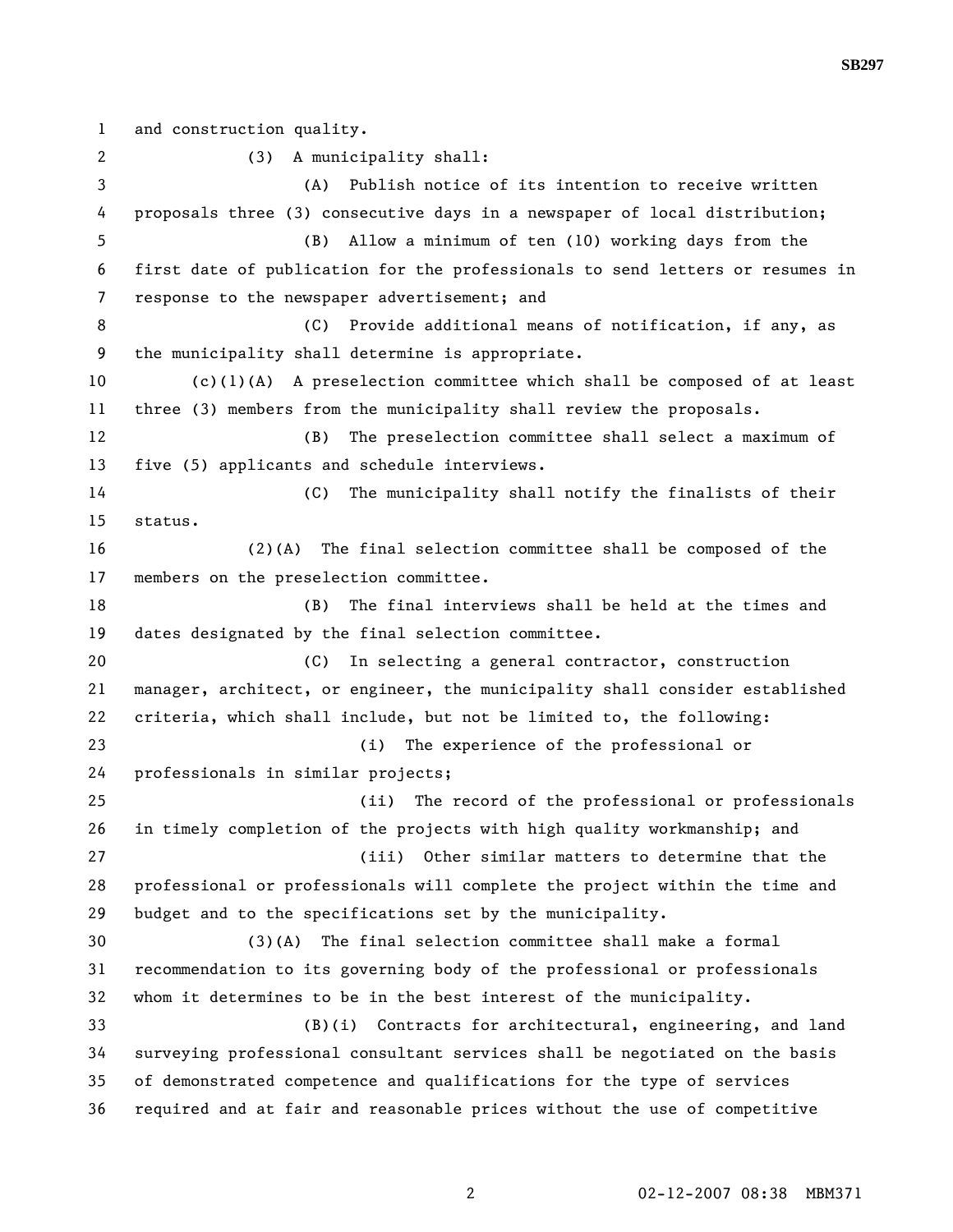1 bidding.

2 (ii) No rule or regulation shall inhibit a 3 municipality's authority to negotiate fees for the services. 4 (d)(1) Construction contracts for the projects shall not be entered 5 into without a payment and performance bond in the amount of the contract and 6 any amendments thereto and shall provide for the manner in which the 7 construction shall be managed and supervised. 8 (2) All project architects and engineers shall be properly 9 licensed in accordance with the Arkansas State Board of Architects and the 10 Arkansas State Board of Engineers. 11 (3) The construction manager or general contractor shall be 12 properly licensed by the Contractors Licensing Board. 13 (4)(A) All subcontractors on the project shall be properly 14 licensed by the Contractors Licensing Board. 15 (B) Any person who is not considered a contractor under § 16 17-25-101 et seq. may continue to perform subcontracting work under the 17 provisions of this subchapter. 18 (e) The funds may be represented in whole or in part by a written 19 pledge or commitment from a donor, provided that the municipality shall 20 assure itself of the financial stability of the donor to fulfill the pledge 21 or commitment. 22 (f)(1) All projects constructed pursuant to this section, to the 23 extent applicable, shall be in accordance and compliance with: 24 (A) Section 17-38-101 et seq., regulating plumbers; 25 (B) Section 17-33-101 et seq., regulating the heating, 26 ventilation, air conditioning, and refrigeration industry; 27 (C) The Fire Prevention Act, § 12-13-101 et seq.; 28 (D) Section 12-80-101 et seq., regarding earthquake 29 resistant design for public structure; 30 (E) Americans with Disabilities Act Accessibility 31 Guidelines, 28 C.F.R. pt. 36, App. A, adopted by the authority; and 32 (F) The minimum standards of the authority and criteria 33 pertaining to projects constructed under this section. 34 (2) Notwithstanding anything in this section to the contrary, 35 the provisions of §§ 19-11-801, 22-9-101, 22-9-103, 22-9-104, and 22-9-213, § 36 22-9-301 et seq., § 22-9-401 et seq., § 22-9-501 et seq., § 22-9-601 et seq.,

**SB297**